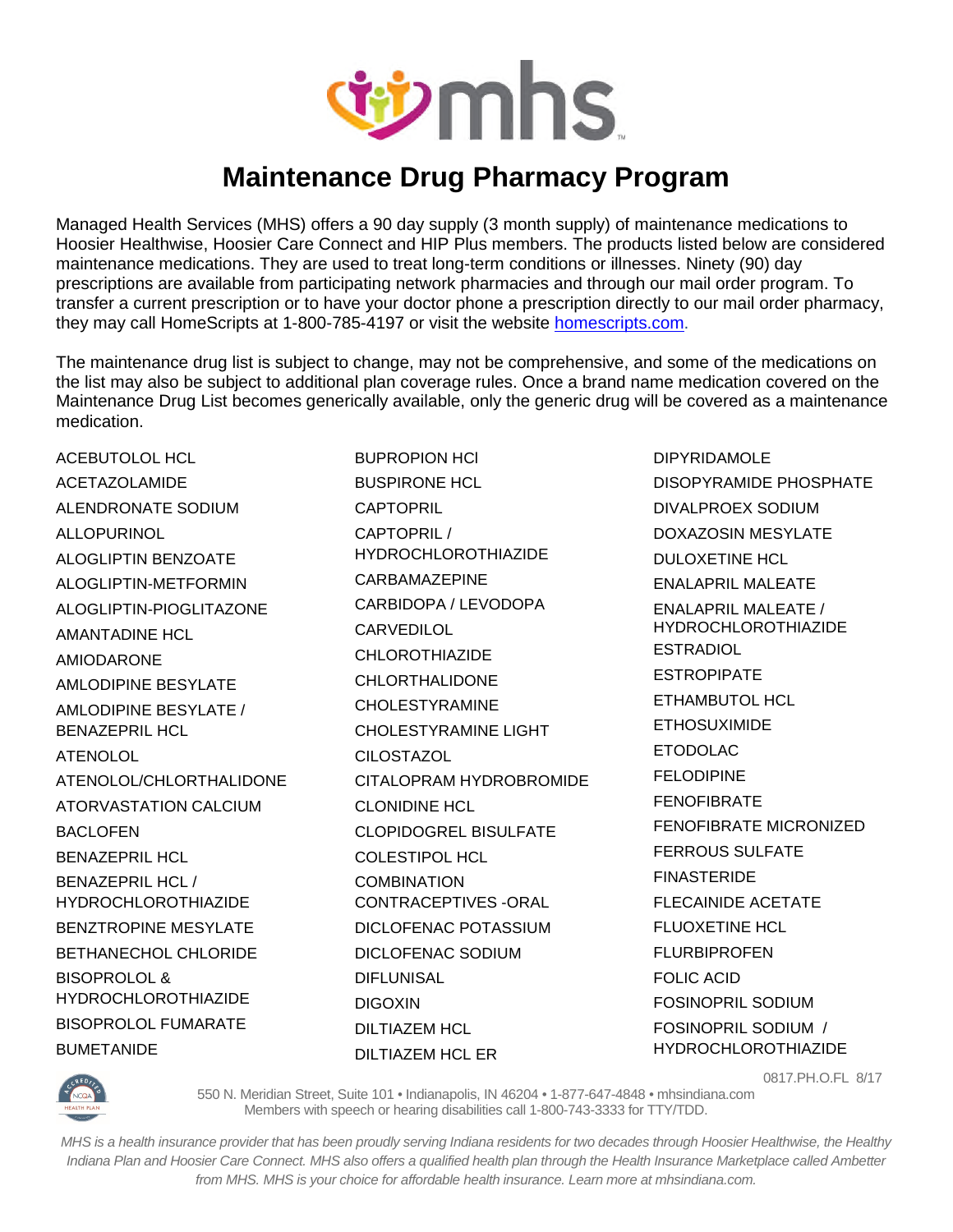

## **Maintenance Drug Pharmacy Program**

**FUROSEMIDE GABAPENTIN GEMFIBROZIL** GLIMEPIRIDE GLIPIZIDE GLIPIZIDE / METFORMIN HCL GLYBURIDE GLYBURIDE MICRONIZED GLYBURIDE / METFORMIN HCL GUANFACINE HCL HYDRALAZINE HCL HYDROCHLOROTHIAZIDE HYDROXYCHLOROQUINE HYDROXYZINE HCL HYDROXYZINE PAMOATE IBUPROFEN INDAPAMIDE INDOMETHACIN IRBESARTAN IRBESARTAN-HYDROCHLOROTHIAZIDE ISOSORBIDE DINITRATE ISOSORBIDE MONONITRATE **KETOPROFEN** LABETALOL HCL LAMOTRIGINE LEFLUNOMIDE LEVETIRACETAM LEVOTHYROXINE LINAGLIPTIN LINAGLIPTIN-METFORMIN HCL LIOTHYRONINE LISINOPRIL LISINOPRIL / HYDROCHLOROTHIAZIDE

LOSARTAN LOSARTAN / HYDROCHLOROTHIAZIDE LOVASTATIN MEDROXYPROGESTERONE MELOXICAM METFORMIN HCL METHIMAZOLE METHYLDOPA METOL AZONE METOPROLOL / HYDROCHLOROTHIAZIDE METOPROLOL SUCCINATE ER METOPROLOL TARTRATE MEXILETINE HCL MINOXIDIL MIRTAZAPINE MONTELUKAST SODIUM NABUMETONE NADOLOL NAPROXEN NAPROXEN SODIUM NATEGLINIDE NIACIN (ANTIHYPERLIPIDEMIC) NIFEDIPINE NITROGLYCERIN **OXAPROZIN OXCARBAZEPINE** OXYBUTYNIN CHLORIDE PAROXETINE HCL PENTOXIFYLLINE PHENYTOIN PHENYTOIN SODIUM EXTENDED PINDOLOL

PIOGLITAZONE HCL PIOGLITAZONE HCL-METFORMAIN HCL PIROXICAM POTASSIUM CHLORIDE POTASSIUM CHLORIDE MICROENCAPSULATED CYRSTALS CR PRAVASTATIN SODIUM PRAZOSIN HCL PRENATAL VIT W/ FERROUS FUMARATE-FOLIC ACID PRENATAL VIT W/ IRON CARBONYL-FOLIC ACID PRIMIDONE PROBENECID PROPAFFNONF HCL PROPRANOLOL / HYDROCHLOROTHIAZIDE PROPRANOLOL HCL PROPYLTHIOURACIL QUINAPRIL HCL RAMIPRIL RESERPINE ROPINIROLE HYDROCHLORIDE SELEGILINE HCL SERTRALINE HCL SIMVASTATIN SOTALOL HCL SOTALOL HCL (AF) SPIRONOLACTONE SPIRONOLACTONE / HYDROCHLOROTHIAZIDE SULFASALAZINE SULINDAC



0817.PH.O.FL 8/17

550 N. Meridian Street, Suite 101 • Indianapolis, IN 46204 • 1-877-647-4848 • mhsindiana.com Members with speech or hearing disabilities call 1-800-743-3333 for TTY/TDD.

*MHS is a health insurance provider that has been proudly serving Indiana residents for two decades through Hoosier Healthwise, the Healthy Indiana Plan and Hoosier Care Connect. MHS also offers a qualified health plan through the Health Insurance Marketplace called Ambetter from MHS. MHS is your choice for affordable health insurance. Learn more at mhsindiana.com.*